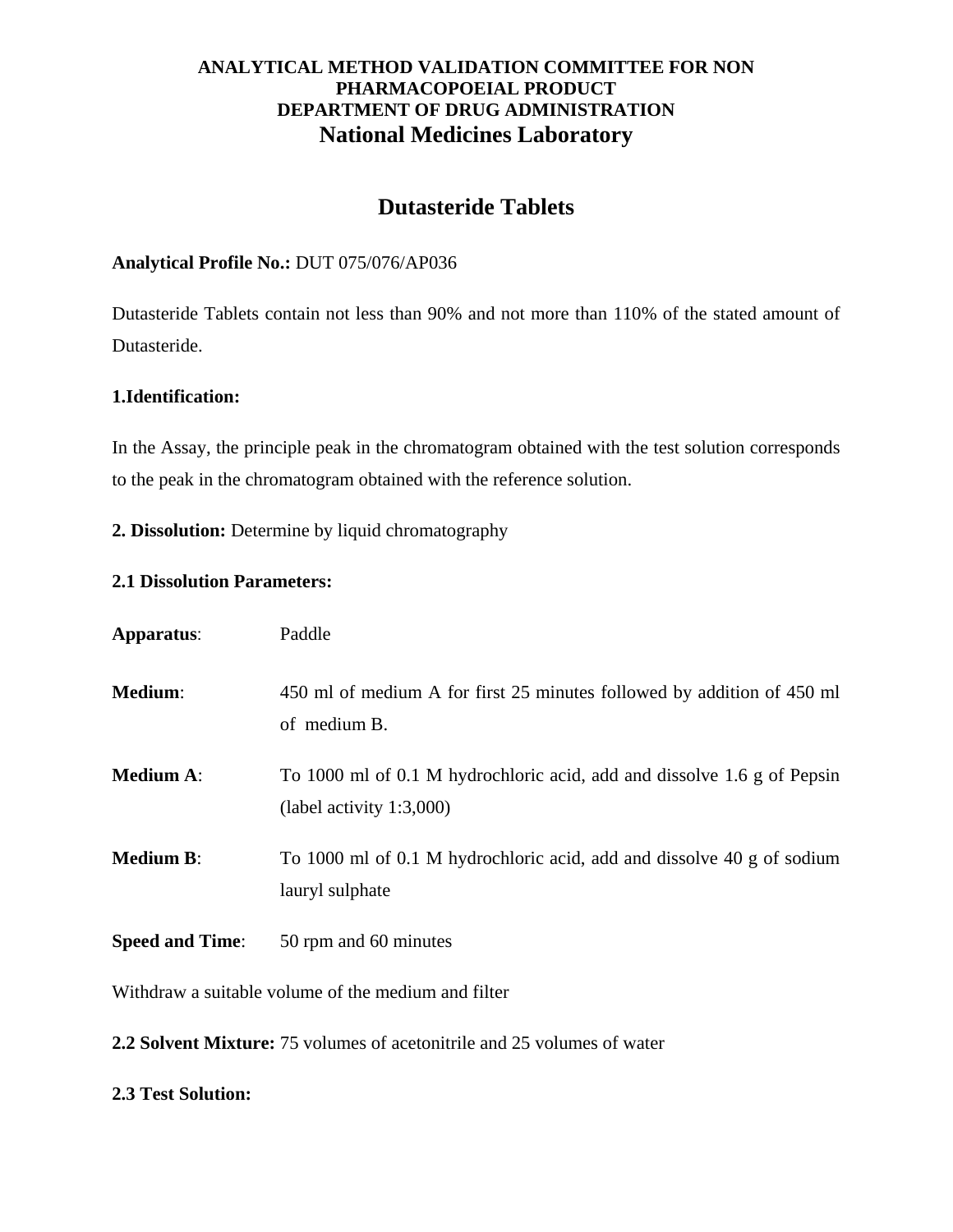Dilute the filtrate, if necessary, with a mixture of equal volumes of medium A and medium B.

#### **2.4 Reference Solution:**

A 0.005 percent w/v solution of dutasteride RS in the solvent mixture. Dilute 1.0 ml of this solution to 100 ml with a mixture of equal volumes of medium A and medium B.

# **2.4 Chromatographic system**

| Column:                    | $C18(15 \text{ cm X } 4.6 \text{ mm})$ |
|----------------------------|----------------------------------------|
| <b>Flow rate:</b>          | $1.5$ ml/min                           |
| Wavelength:                | $215$ nm                               |
| <b>Injection volume:</b>   | $100 \mu l$                            |
| <b>Column Temperature:</b> | $50^{\circ}$ C                         |
| <b>Detector: UV</b>        |                                        |
| <b>Mobile Phase:</b>       |                                        |

**Mobile Phase A**: 0.1% v/v orthophosphoric acid

**Mobile Phase B**: Acetonitrile

Gradient programme using the conditions given below,

| Time         | <b>Mobile Phase A</b> | <b>Mobile Phase B</b> |
|--------------|-----------------------|-----------------------|
| $(in \ min)$ | (percent $v/v$ )      | (percent $v/v$ )      |
| 0            | 50                    | 50                    |
| 14           | 50                    | 50                    |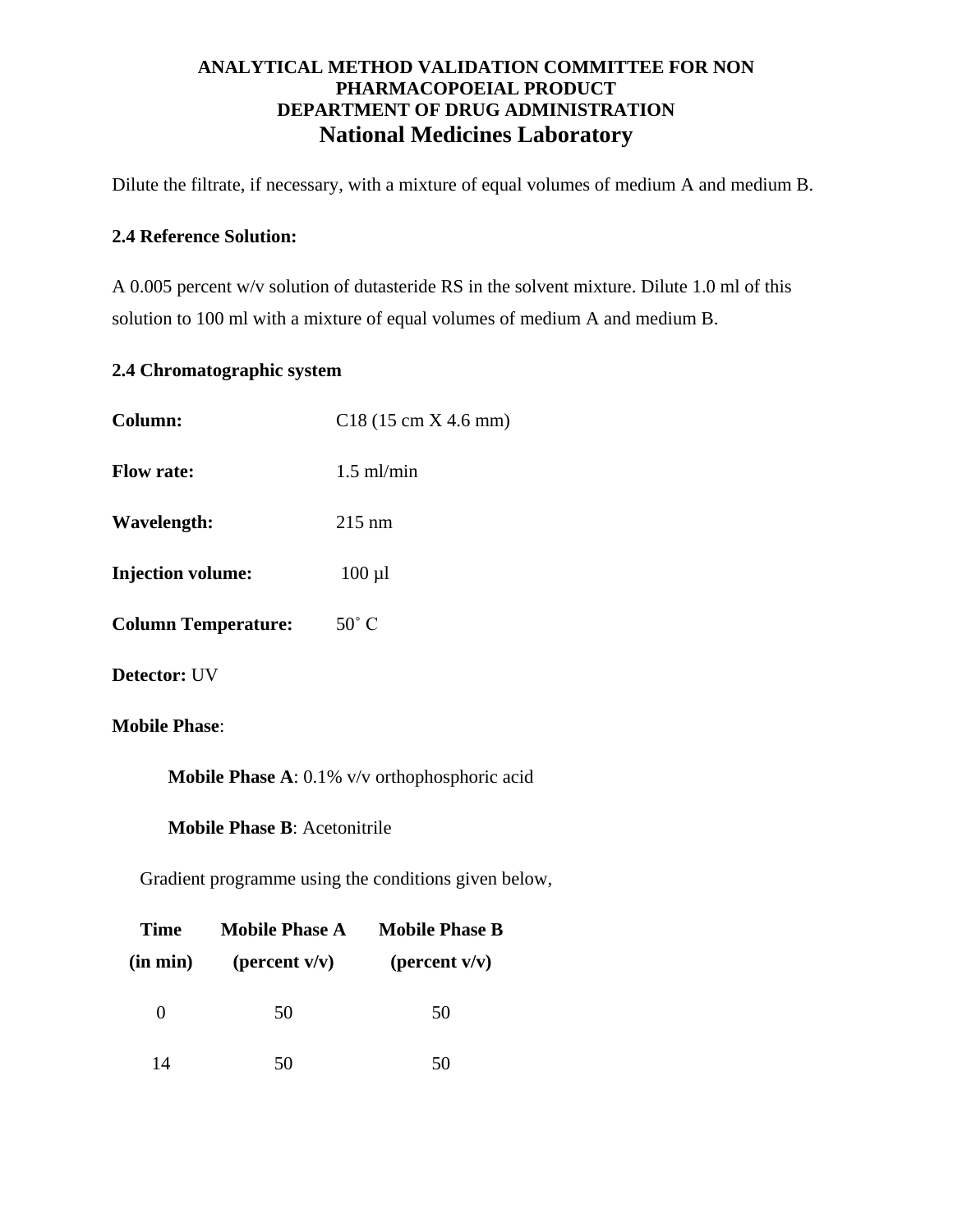| 15 | 20 | 80 |
|----|----|----|
| 20 | 20 | 80 |
| 22 | 50 | 50 |

**2.5 Procedure:** Inject the reference solution. The test is not valid unless the column efficiency is not less than 2000 theoretical plates. The tailing factor is not more than 2.0 and the relative standard deviation for replicate injections in not more than 2.0%.

Inject the reference solution and the test solution.

Calculate the content of Dutasteride.

## **2.6 Limit:**

D. Not less than 80.0 percent of the stated amount of Dutasteride.

## **3. Uniformity of Content(if required):**

Determine by liquid chromatography, as described in the Assay, using the following solution as the test solution.

## **3.1 Test Solution:**

Weigh 10 tablets individually and place one tablet individually in 50 ml volumetric flask. Disperse in 12.5 ml of water, add 25 ml of acetonitrile and sonicate for 10 minute and dilute to 50 ml with acetonitrile.

**4. Assay:** Determine by liquid chromatography

## **4.1 Solvent Mixture:**

75 volumes of acetonitrile and 25 volumes of water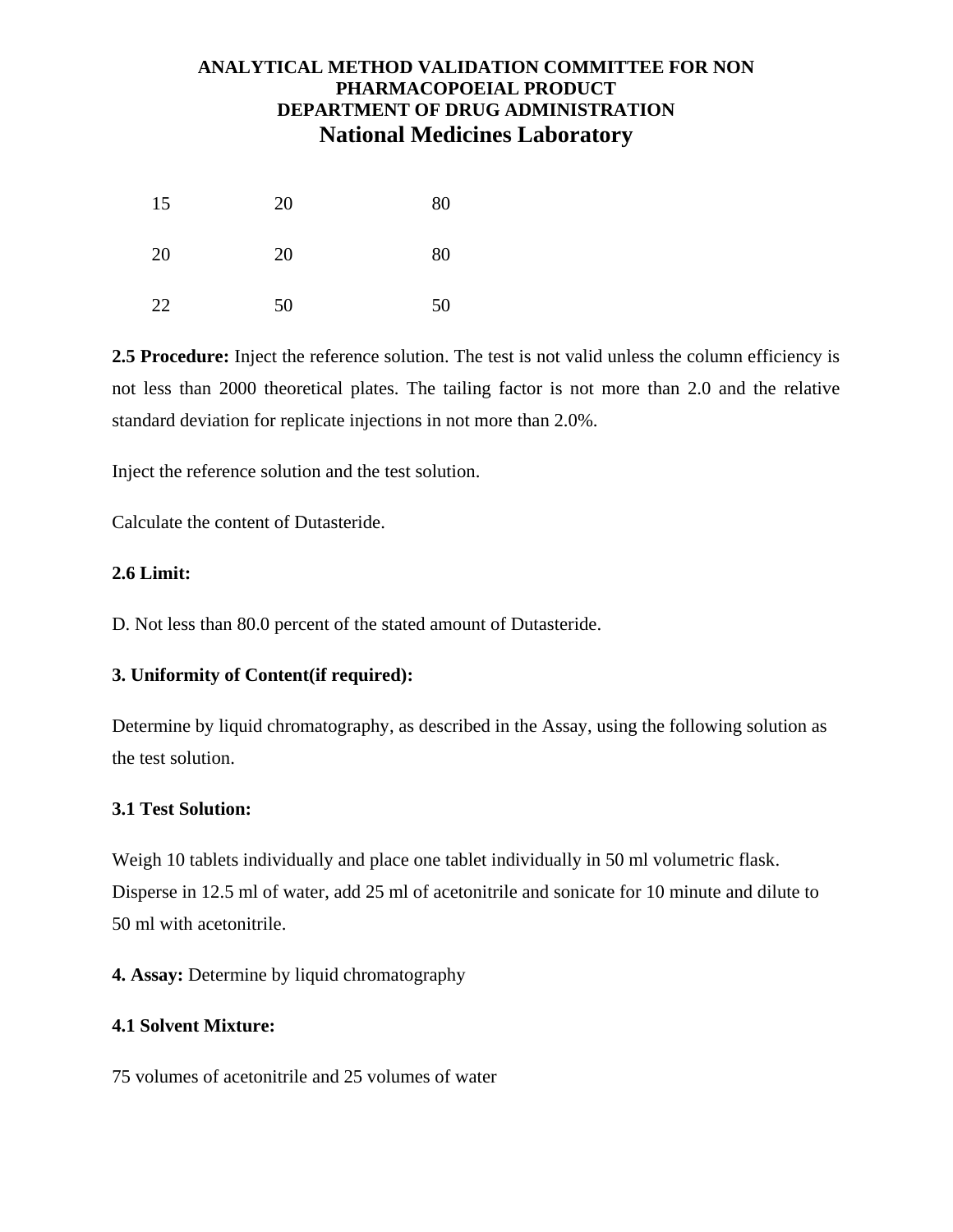## **4.2 Test Solution:**

Place 5 intact tablets into 50 ml volumetric flask. Disperse in 12.5 ml of water, add 25 ml of acetonitrile and sonicate for 10 minute and dilute to 50 ml with acetonitrile.

## **4.3 Reference Solution:**

A 0.005 percent w/v solution of dutasteride RS in the solvent mixture.

## **4.4 Chromatographic system**

| Column:                             | $C18(15 \text{ cm X } 4.6 \text{ mm})$ |
|-------------------------------------|----------------------------------------|
| <b>Flow rate:</b>                   | $1.5$ ml/min                           |
| <b>Wavelength:</b>                  | 275 nm                                 |
| <b>Injection volume:</b>            | $20 \mu l$                             |
| <b>Column temperature:</b>          | $35^\circ$ C                           |
| Detector:                           | <b>UV</b>                              |
| <b>Mobile Phase</b>                 |                                        |
| <b>Mobile PhaseA:</b>               | $0.1\%$ v/v orthophosphoric acid       |
| <b>Mobile Phase B:</b> Acetonitrile |                                        |
|                                     |                                        |

Gradient programme using the conditions given below

|      | Time (in Mobile Phase A | <b>Mobile Phase B</b> |
|------|-------------------------|-----------------------|
| min) | (percent $v/v$ )        | (percent $v/v$ )      |

0  $45$  55